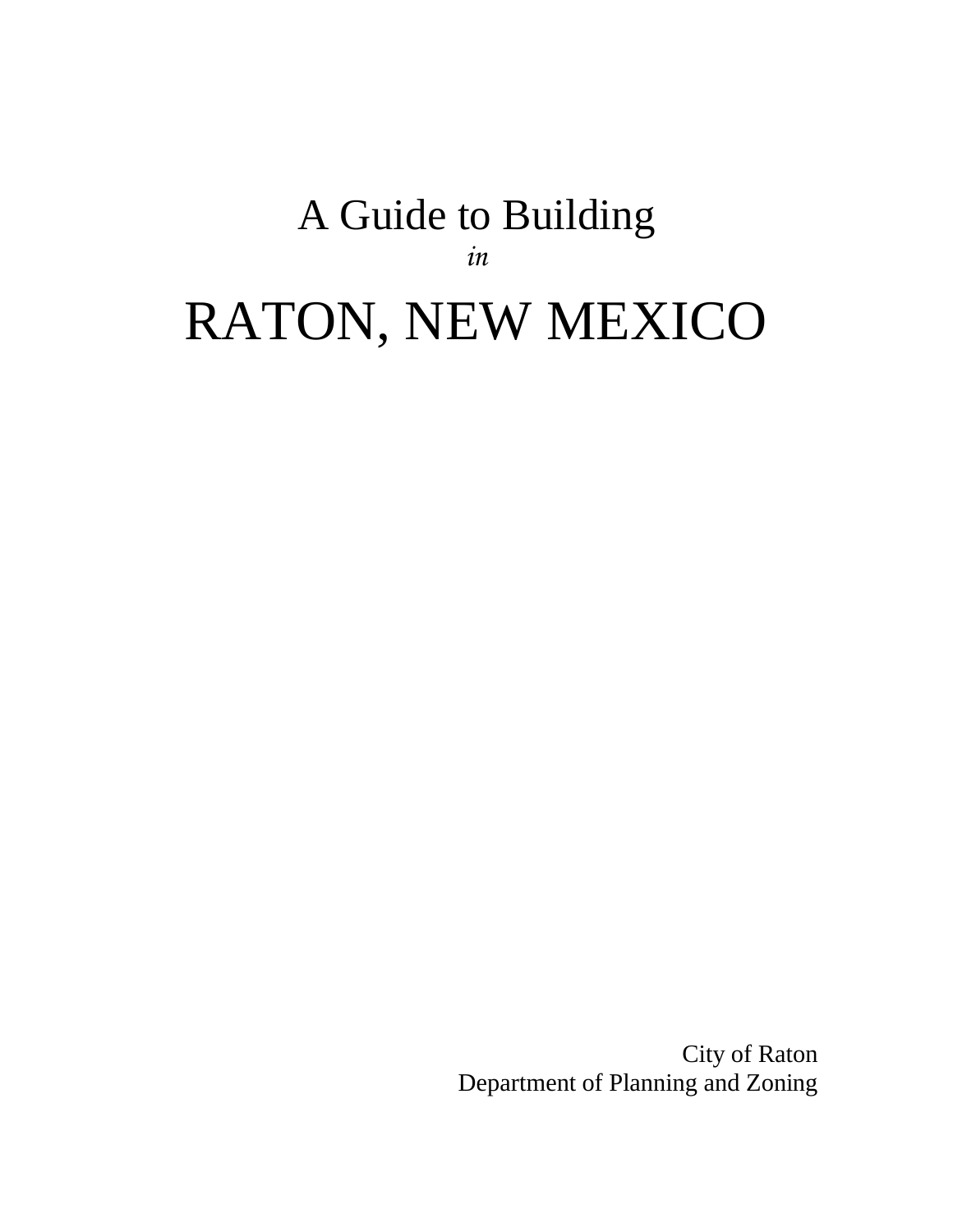# A Guide to Building in Raton, New Mexico Department of Planning and Zoning

# Table of Contents

| <u>Page</u>    | <b>Description</b>                                            |
|----------------|---------------------------------------------------------------|
| $\overline{2}$ | <b>Table of Contents</b>                                      |
| $3 - 6$        | <b>Contact List</b>                                           |
| 7              | <b>Permitting Procedures</b>                                  |
| $8-13$         | <b>Frequently Asked Questions</b>                             |
| $14-15$        | Zoning Permit Application                                     |
| 16             | <b>Table Summarizing Municipal Zoning Ordinances</b>          |
| $17 - 20$      | <b>Variance Request Application</b>                           |
| $21 - 22$      | <b>Special Exception Request Application</b>                  |
| 23             | <b>Sign Permit Application</b>                                |
| $24 - 26$      | Home Occupation Permit                                        |
| $27 - 28$      | <b>Extraterritorial Zoning Permit Application</b>             |
| 29             | Table Summarizing Extraterritorial Zoning Ordinances          |
| $30 - 33$      | <b>Extraterritorial Variance Request Application</b>          |
| $34 - 35$      | <b>Extraterritorial Special Exception Request Application</b> |
| 36             | Multi-Purpose State Building Application                      |
| 37             | Reference Guide for CID Inspections                           |
| 38-39          | CID Building Permit Guide for Commercial Construction         |
| $40 - 41$      | CID Building Permit Guide for Residential Construction        |
| $42 - 45$      | Homeownersø Responsibilities for Homeownerøs Permit           |
| $46 - 50$      | <b>CID Sample Drawings</b>                                    |
| 51             | Manufactured Housing Permit                                   |
| 52             | County Assessorys Mobile Home Movement Certification          |
| 53             | Manufactured Home Tax Status Certification (example)          |
| 54             | Water and Wastewater Tap Checklist                            |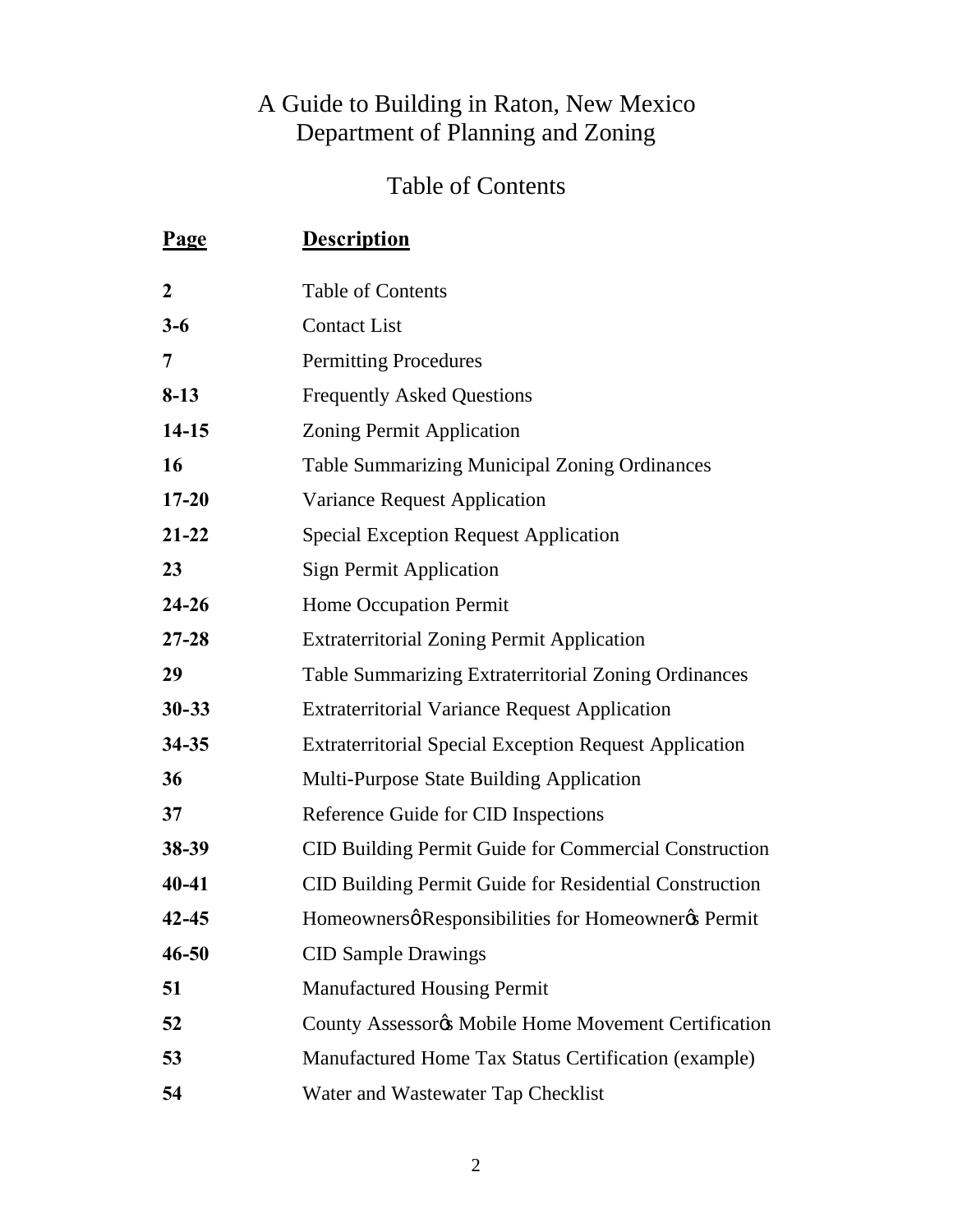### A Guide to Building in Raton, New Mexico Department of Planning and Zoning

### Contact List

### **Office of the City Manager**

Pete Mileta, Jr., City Manager 24 Savage Avenue P.O. Box 910 Raton, NM 87740 505.445.9551 fax: 505.445.3398 email: pmileta@cityofraton.com

### **Office of the City Clerk/Treasurer**

Michael Anne Lannon, City Clerk/Treasurer 224 Savage Avenue P.O. Box 910 Raton, NM 87740 505.445.9451 fax: 505.445.3398 email: mlannon@cityofraton.com

### **Department of Planning and Zoning**

Jennifer Sparaco, CZO, CFM, Planning Director 224 Savage Avenue P.O. Box 910 Raton, NM 87740 505.445.9181 fax: 505.445.3398 email: jsparaco@cityofraton.com

### **Raton Water Works (RWW)**

Dan Campbell, General Manager 224 Savage Avenue P.O. Box 99 Raton, NM 87740 505.445.3861 fax: 505.445.1089 email: rww@bacavalley.com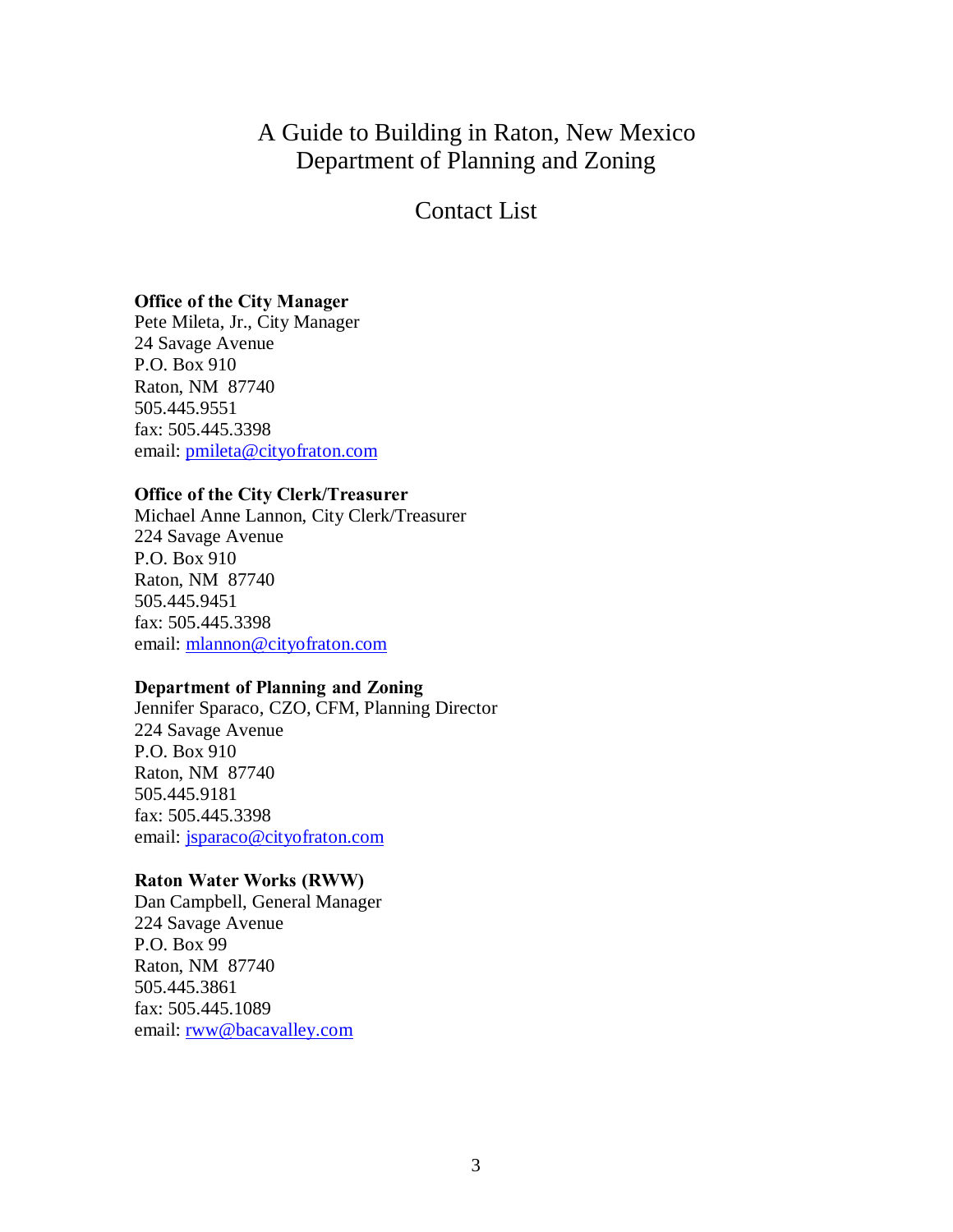#### **Raton Public Service (RPS)**

Glenn Fisher, General Manager 344 North  $2<sup>nd</sup>$  Street P.O. Box 40 Raton, NM 87740 505.445.9861 fax: 505.445.8425 email: glenn.fisher@netscape.com

### **Raton Natural Gas**

1360 South  $2<sup>nd</sup>$  Street P.O. Box 308 Raton, NM 87740 505.445.3613 fax: 505.445.7695

### **Zia Natural Gas Co.**

316 Maxwell Avenue Maxwell, NM 87728 505.375.2277 fax: 505.375.2753

### **Raton Fire Chief**

Chief Dave Pasquale 127 Clark Avenue P.O. Box 910 Raton, NM 87740 505.445.2700 fax: 505.445.2709 email: ratonchief@qwest.net

#### **Colfax County Planning Department**

Colfax County Manager& Office County Building Raton, NM 87740 505.445.9661 fax: 505.445.2902

### **Raton Municipal Addressing**

Jennifer Sparaco, Planning Director 224 Savage Avenue P.O. Box 910 Raton, NM 87740 505.445.9181 fax: 505.445.3398 email: jsparaco@cityofraton.com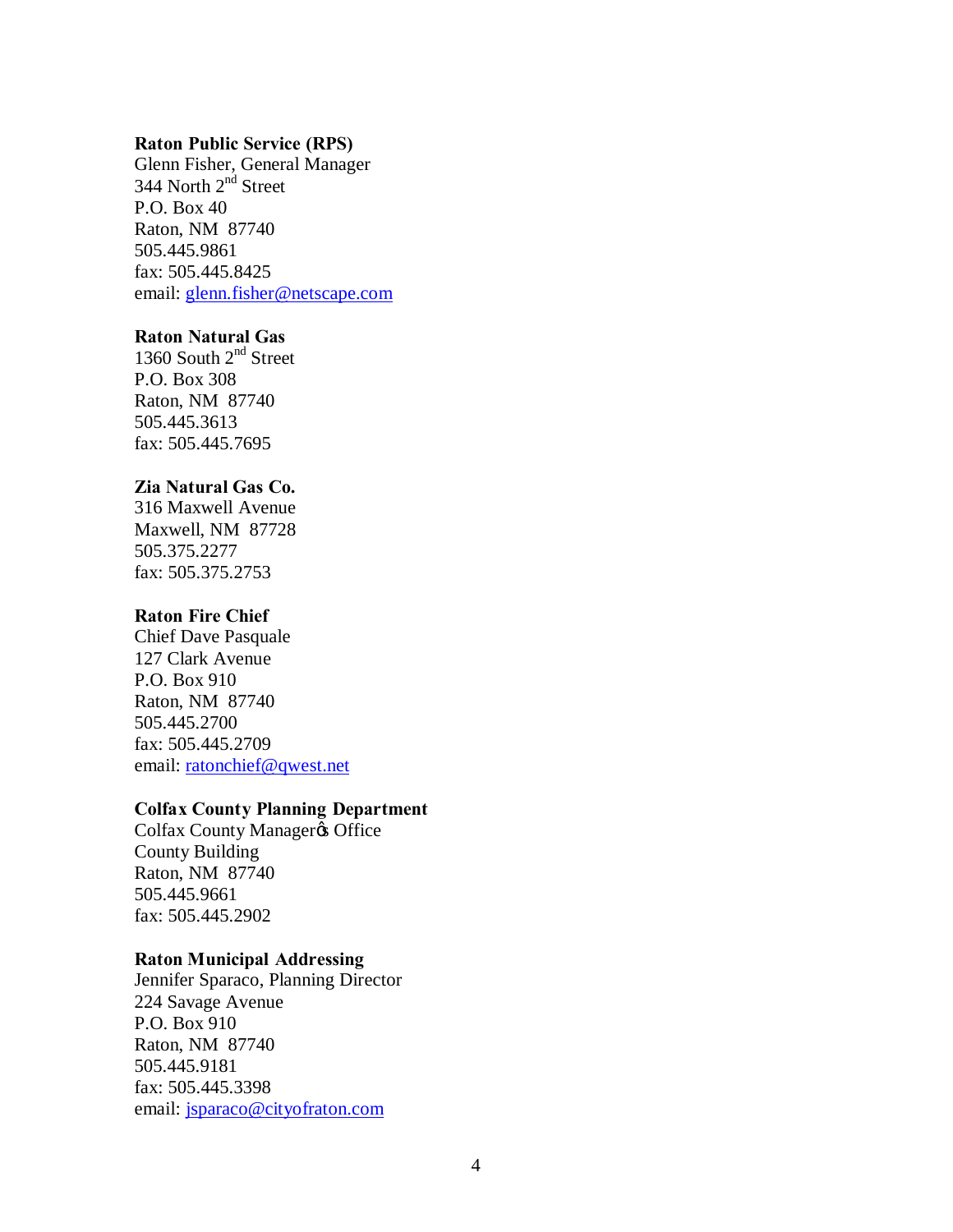### **Colfax County E-911/Rural Addressing**

Manual Vallejos 116 South  $3<sup>rd</sup>$  Street Raton, NM 87740 505.445.7050 fax: 505.445.4750 email: colfax\_e911@qwest.com

### **Construction Industries Division (CID)**

Regulation and Licensing Department Frank Ladd, Chief Building Inspector 2550 Cerrillos Road P.O. Box 25101 Santa Fe, NM 87504 505.476.4700 fax: 505.476.4619 website: www.rld.state.nm.us/cid

### **Manufactured Housing Division**

2550 Cerrillos Road Santa Fe, NM 87505 505.476.4700 ext. 6 505.476.4770 fax: 505.476.4702 website: www.rld.state.nm.us/mhd

### **Local General Construction Inspector**

Edward  $\tilde{\text{or}}$ Tinyö Sanchez Construction Industries Division HC 63, Box 701 Raton, NM 87740 505.445.9052 website: edward.sanchez@state.nm.us

### **State Electrical Inspector**

Paul Behrendsen Construction Industries Division 549 East  $7<sup>th</sup>$  Street Cimarron, NM 87714 505.376.2490 website: paul.behrendsen@state.nm.us

### **State Mechanical Inspector**

Michael Cole Construction Industries Division HC 34, Box 2G Sapello, NM 87745 505.387.5040 website: michael.cole@state.nm.us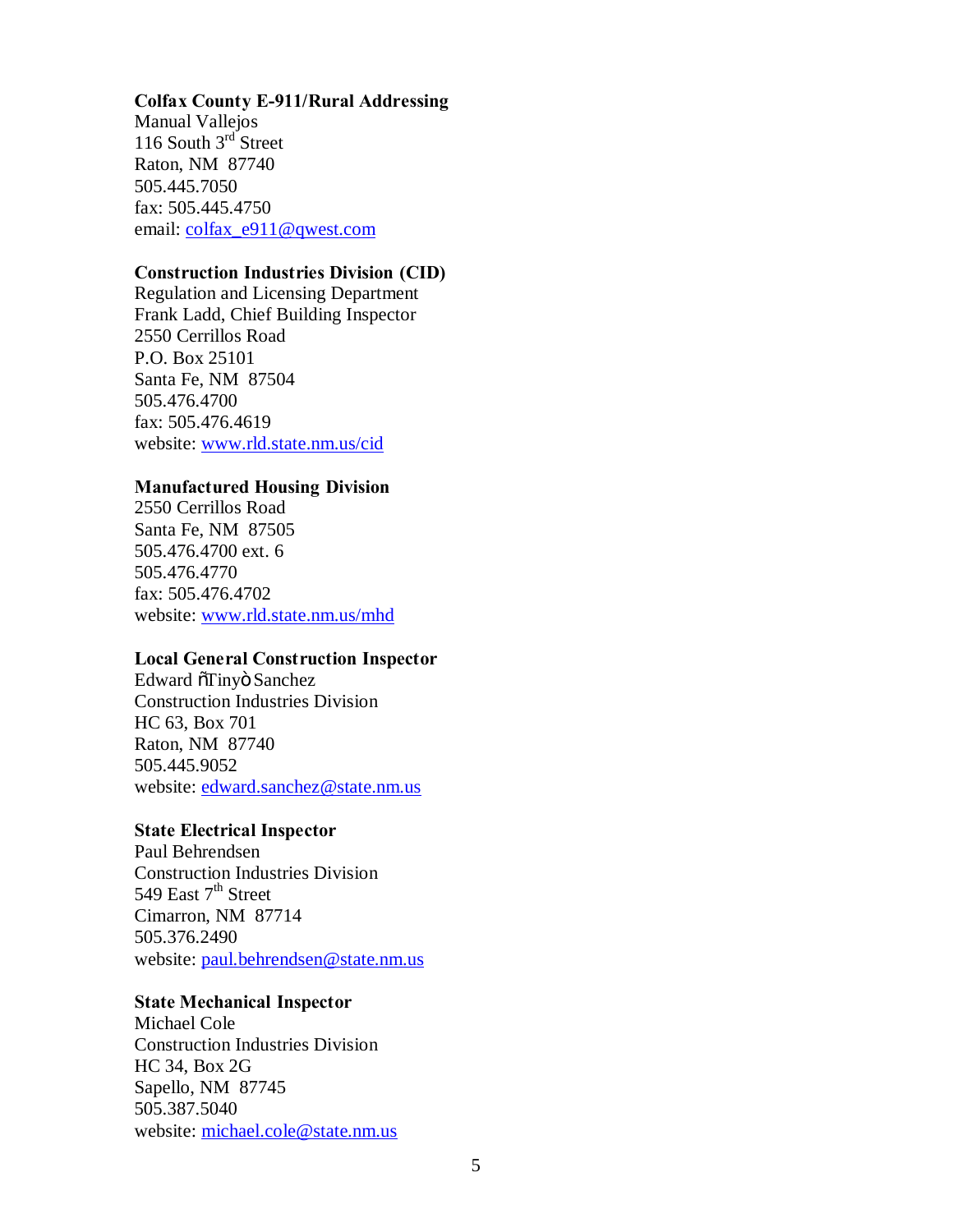### **New Mexico Department of Transportation**

Traffic Safety Bureau P.O. Box 1149 Santa Fe, NM 87504-1149 505.827.0427

### **Environment Department**

1243 South  $2<sup>nd</sup>$  Street Raton, NM 87740 505.445.3621 website: florence.higgins@nmenv.state.nm.us

### **Raton City Commission**

224 Savage Avenue Commission Room Raton, NM 87740 Meets  $2^{nd}$  and  $4^{th}$  Tuesday of each month

### **Raton Planning and Zoning Commission**

224 Savage Avenue Commission Room Raton, NM 87740 Meets 2<sup>nd</sup> Thursday of each month, as scheduled

### **Raton Extraterritorial (ETZ) Planning and Zoning Commission**

224 Savage Avenue Commission Room Raton, NM 87740 Meets 4<sup>th</sup> Thursday of each month, as scheduled

### **Raton City Ordinances**

Online: www.amlegal.com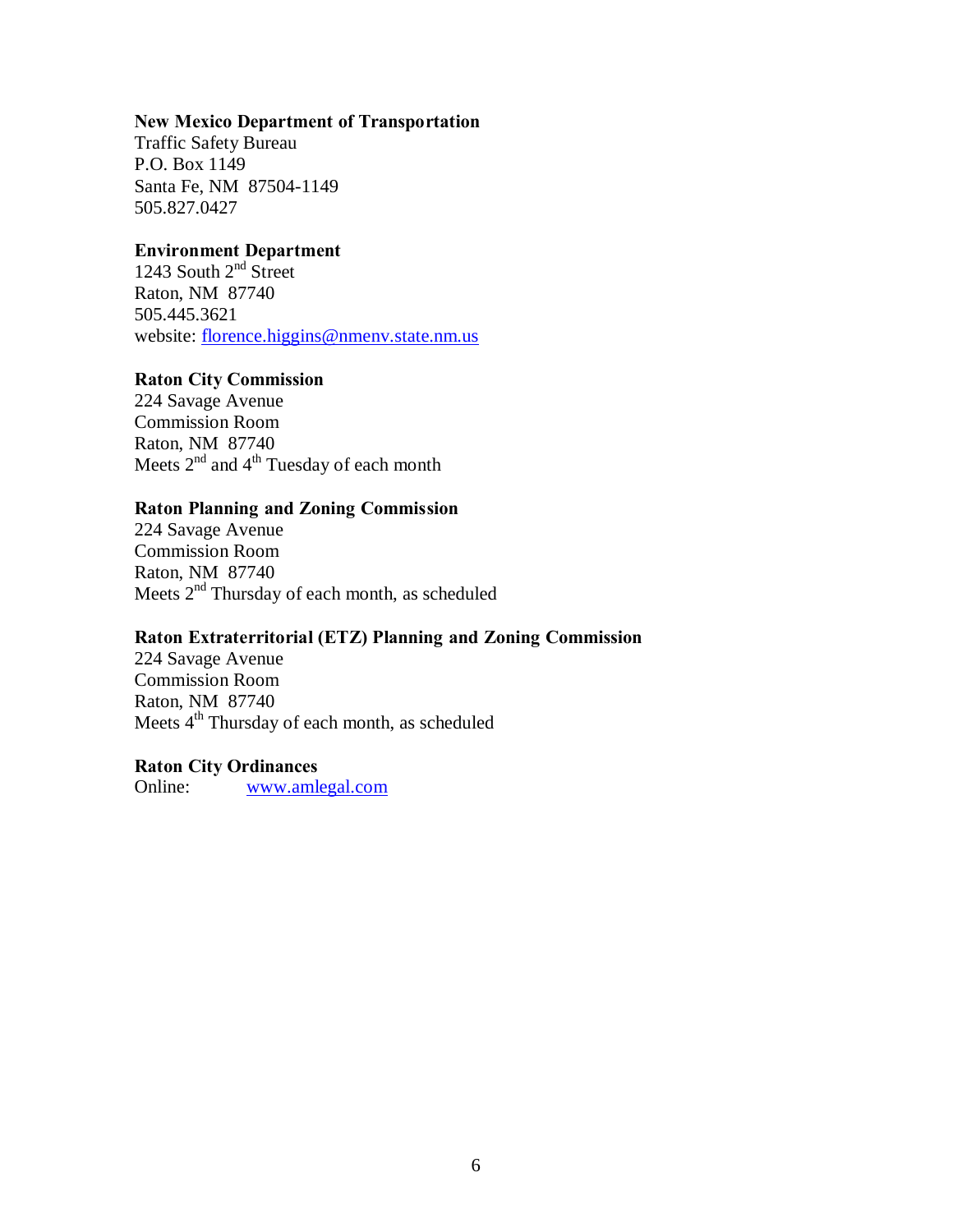# A Guide to Building in Raton, New Mexico Planning and Zoning Department

### Permitting Procedures

### **The City of Raton Department of Planning and Zoning recommends the following procedures when starting the design/construction/purchasing process.**

- 1. Any person interested in building, renovating or making improvements within the municipal boundaries of Raton or the Extraterritorial Zone (three miles outside the city limits) should contact all applicable utility companies to determine availability and/or location of utilities.
- 2. Before beginning the design/construction/purchasing process interested parties should verify property lines, setbacks, lot coverage maximums, zoning district, flood plain designation and permitted uses for the property by contacting the Planning and Zoning Department.
- 3. Upon completion of the design process and prior to the construction process, a zoning permit shall be obtained for the project.
- 4. Applicant shall apply for an E-911 physical address (when necessary) with either the Raton Municipal Addressing Department (inside municipal boundaries) or Colfax County E-911/Rural Addressing Department (Extraterritorial Zone/Colfax County).
- 5. After obtaining a zoning permit, the Applicant will receive a building permit application signed by the Planning and Zoning Department indicating zoning approval. This application shall be completed and submitted to Construction Industries Division (CID) with all necessary drawings, fees and other required information.
- 6. All commercial structures and uses, within the municipal boundaries, will require review/approval from the City of Raton Fire and Emergency Services.
- 7. Prior to installation of water/sewer meters at  $\tilde{\sigma}$  served oproperty, Applicant will be required to complete an application for tap, connect order, tap checklist and to submit all appropriate fees. In addition for all õunservedö property Applicant will be required to complete an extension contract, if water/wasterwater utility service is possible.
- 8. Once the project has been approved by both the Raton Department of Planning and Zoning and State of New Mexico Construction Industries Division (CID), construction may begin.
- 9. As determined by CID and State Licensing, inspections may be required.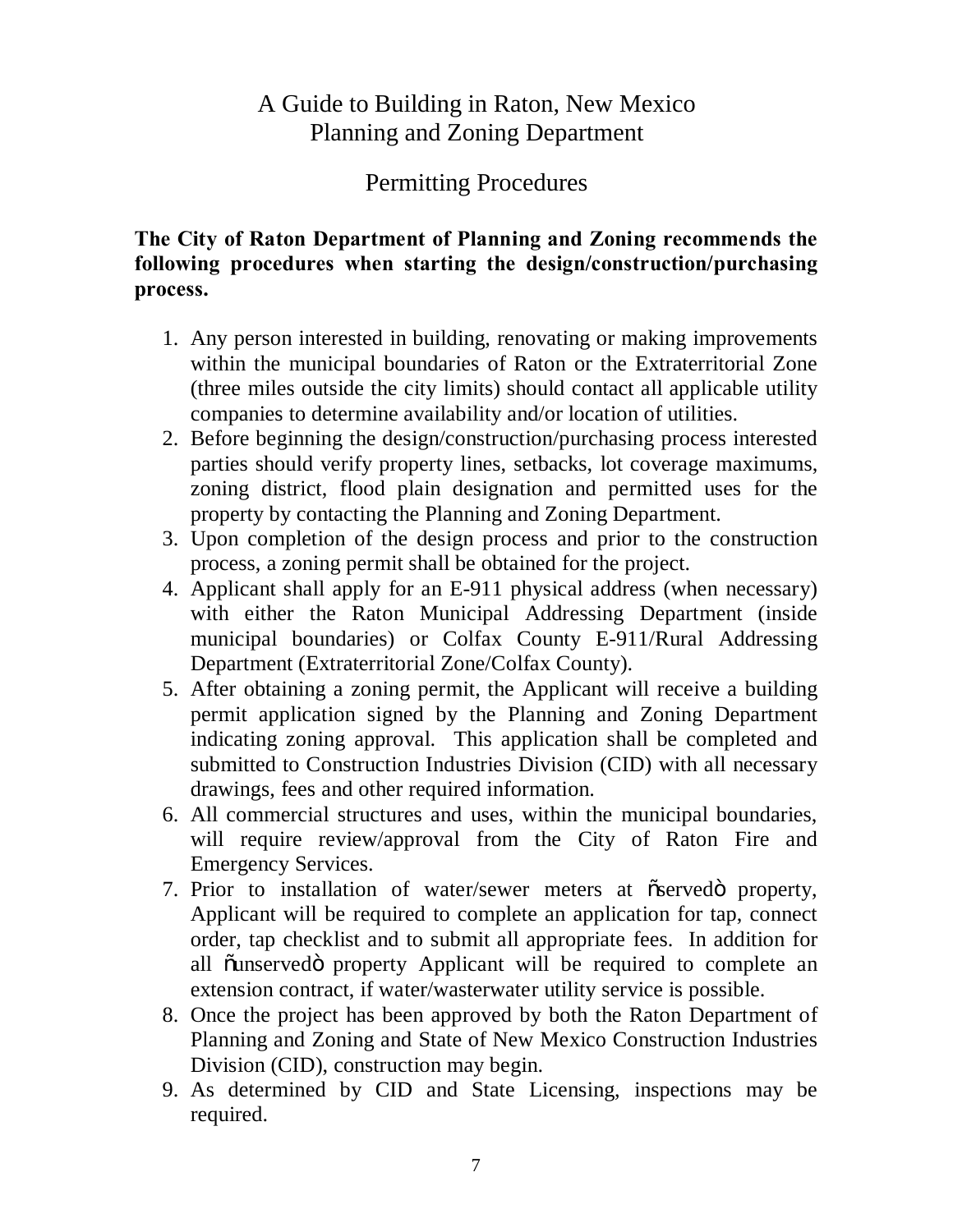# A Guide to Building in Raton, New Mexico Department of Planning and Zoning

### Frequently Asked Questions

### **Where and when are zoning permits required?**

· A City of Raton zoning permit is required for any person within the municipal boundaries or the Extraterritorial Zone (a zone incorporating, approximately, a three [3] mile radius from Raton municipal boundaries) wishing to build or construct. A zoning permit is required for ANY type of construction within these territories including, all residential construction, such as dwellings, residences, mobile homes, modular homes, decks, garages, additions, carports, playhouses, alterations, accessory buildings, portable buildings, Morgan buildings, barns, sheds and any and all other type of construction or placement of any type of structure. Zoning permits are required for ALL commercial construction including new structures, additions, alterations, relocations, storage units, portable buildings, accessory buildings, roof work and ANY and ALL other type of construction, alteration or placement of any type of structure.

### **What is required to apply for a zoning permit?**

· In order to secure a zoning permit an Applicant must provide a diagram delineating lot dimensions, setback dimensions, square footage and location of all proposed new construction, square footage and location of all existing structures and the location of any structures to be demolished. In addition, a zoning permit application must be completed and submitted with the appropriate drawings and a \$35.00 non-refundable fee. Applications shall be accompanied by such drawings of the proposed work, including floodplains, sections, elevations, parking plans and structural details as required by the Planning Director.

### **How long will it take to obtain a zoning permit?**

· The Department of Planning and Zoning reviews and issues zoning permits **ONLY** on Mondays and Thursdays of each week. If either of the days is a holiday, permits will be issued on the next regular business day. If the Planning Director is out of the office on either of the days, permits will be issued on the next regular business day the Director is in the office. The Department of Planning and Zoning handles requests on a first come, first serve basis. In most cases if all diagrams, drawings, applications and fees are completed and submitted properly and all zoning requirements are met, a zoning permit will be issued on the same day. If paperwork and fees are submitted after 4:00 pm on Monday or Thursday, the review or issuance of a permit will be the next regular permit issuance day.

### **How long is a zoning permit valid?**

• If work described in any zoning permit has not begun within 2 years from the date of issuance, the permit shall expire. If substantial completion of work described in any zoning permit has not been attained within 3 years from the date of issuance, the permit shall expire. If the zoning permit for any project expires or becomes invalid a new zoning permit shall be sought.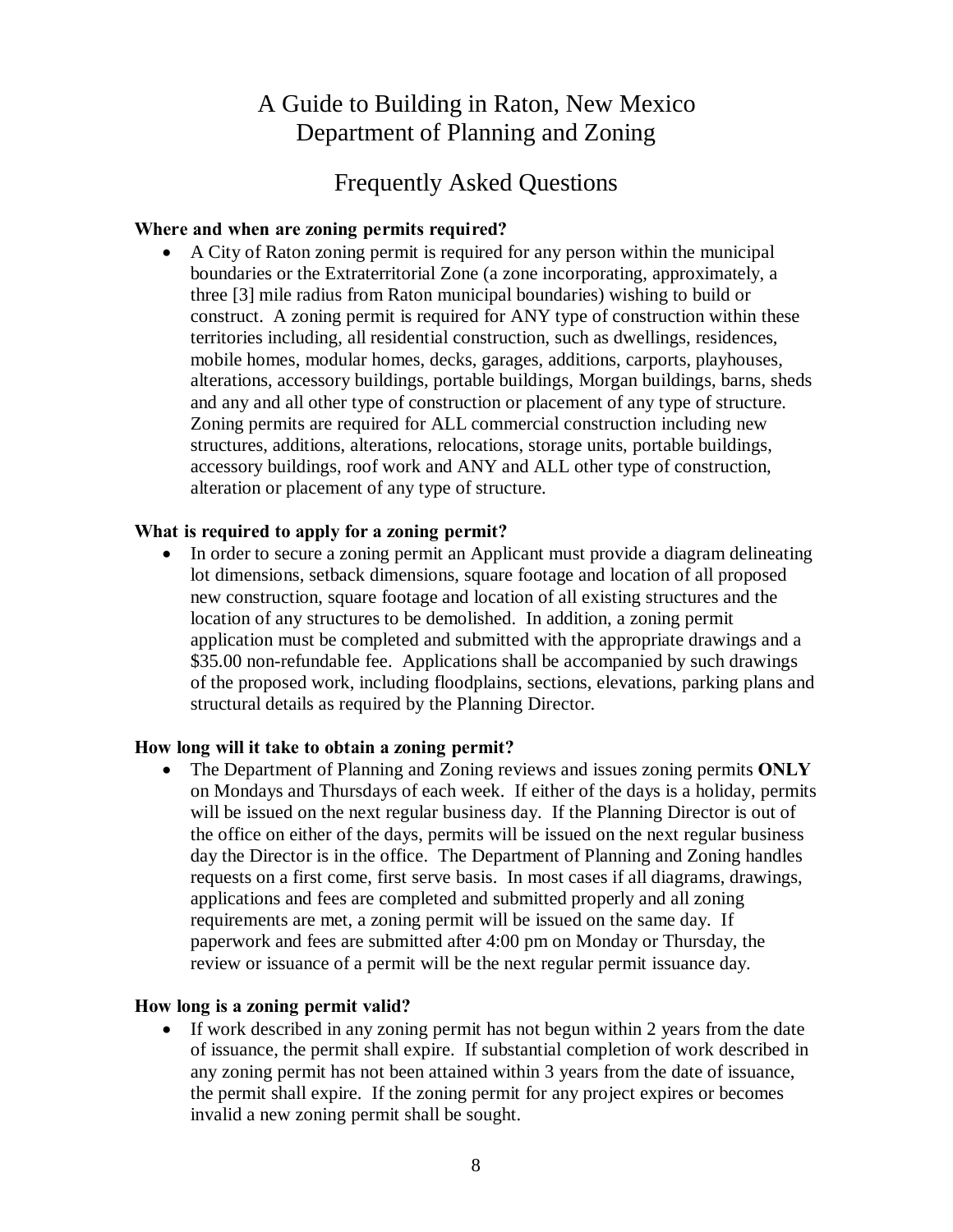### **What is a setback?**

A setback is the distance from the property line of a lot or parcel of land to a structure. Setbacks are ALWAYS measured from the property lines. Fence lines, retaining walls, sidewalks, curb and gutter, street edges, ditches or a neighbor  $\alpha$ shed DO NOT constitute property lines. It is the responsibility of the Applicant to verify property lines for applicable lots and parcels of land.

### **How do I determine my setbacks and minimum zoning requirements?**

· Setbacks and minimum zoning requirements are determined in accordance with a lot or parcel's Zoning District. Zoning Districts can be determined by verifying location on the City of Ratongs Official Zoning Map (located at City Hall). Once a property owner has determined the zoning district of a particular piece of property minimum requirements can be determined by reviewing the Table Summarizing City Zoning Ordinances (attached to this document). For help determining zoning district designation please contact the Raton Planning and Zoning Department on Mondays or Thursdays.

### **What if I cannot meet the minimum setback or zoning requirements for my lot or parcel of land?**

• If an Applicant cannot meet the minimum setback or zoning requirements for a particular project the Applicant may apply for a Variance. A Variance Request is an official request for a variation from required minimum zoning standards. An Applicant must complete a Variance Request Application, submit any necessary photographs or drawings as determined by the Department of Planning and Zoning and a \$150.00 non-refundable fee. The Variance process takes a minimum of two Planning and Zoning Commission Meetings.

### **Where and when are building permits required?**

State Building Permits are required for ANY and ALL commercial work, including new construction, additions, remodeling, roofing, relocation or demolition of an existing structure. State Building Permits shall be required for residential construction except as specified in Section 105 of the New Mexico Building Code. Any questions pertaining to State Building Permits or Codes should be directed to Construction Industries Division (CID).

### **What is required to apply for a building permit?**

· When applying for a building permit from the State of New Mexico Construction Industries Division (CID) an applicant must first obtain approval from the City of Raton Department of Planning and Zoning. Additional requirements for obtaining a building permit can be found on the CID Building Permit Guide for Commercial Construction or the CID Building Permit Guide for Residential Construction, attached to this document. All other questions should be directed to CID.

### **How long is a building permit valid?**

· Questions pertaining to state issued building permits should be directed to Construction Industries Division (CID) or the State Building Inspector.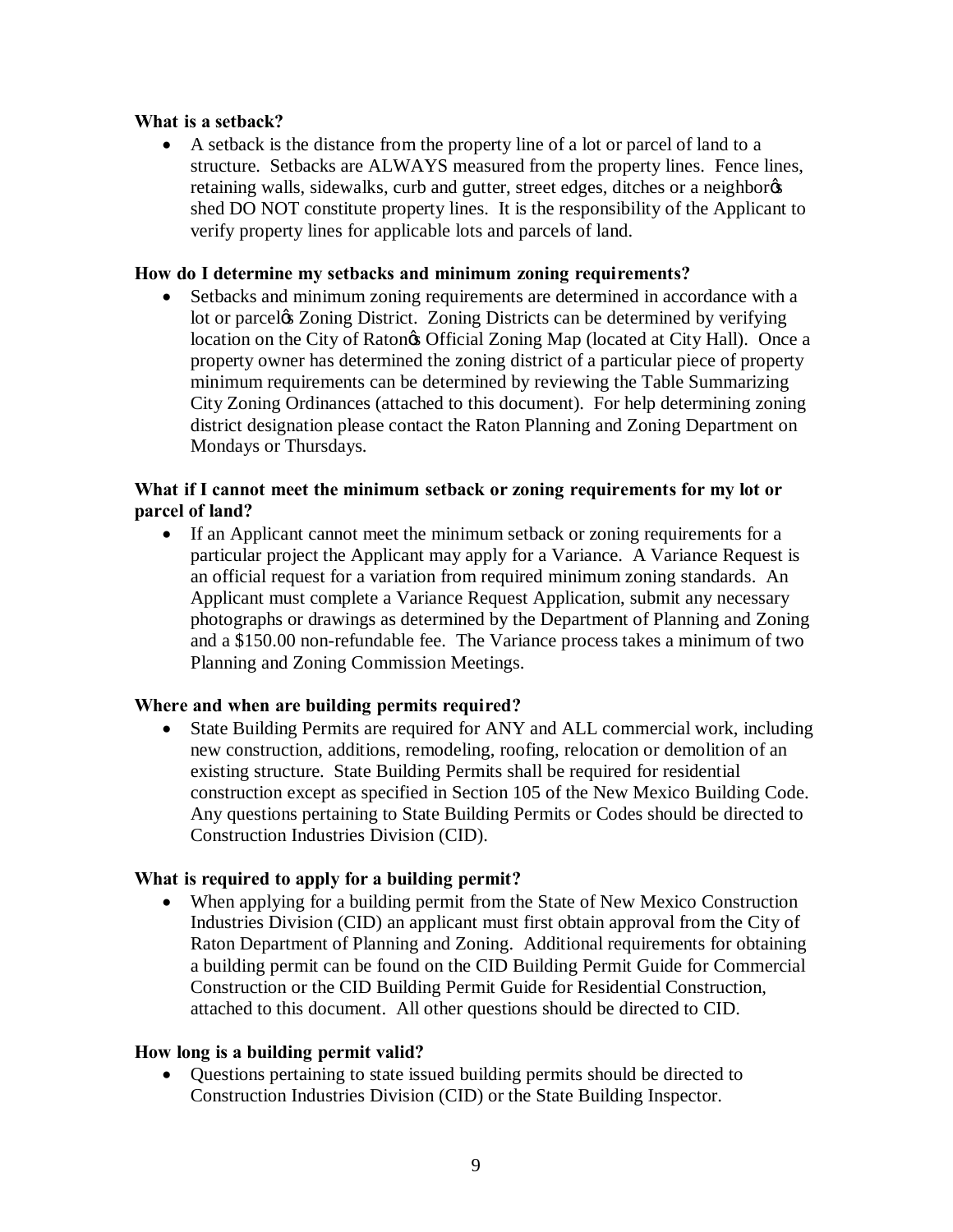### **Where and when is a sign permit required?**

· A sign permit will be required for any person or business wishing to construct, erect or modify a sign within the municipal boundaries. Sign permits will be issued on Mondays and Thursdays of each week in accordance with the issuance of zoning permits (see above question). A sign permit shall be obtained for any sign or sign structure prior to placement or erection of the sign. No sign shall be allowed within the public right-of-way except as noted in Raton City Ordinances, Section 156.135. In addition, any person or business wishing to erect a sign within the public rightof-way on a state route, highway or interstate shall be required to obtain permission from the New Mexico Department of Transportation. Applicants should contact the State of New Mexico (CID) as signs may require a building permit.

### **What is required to apply for a sign permit?**

In order to secure a sign permit an Applicant must provide detailed drawings specifying dimensions, design, height and type of construction. A site plan will be required, specifying the exact location of the sign, size of the lot and the setbacks from the proposed new sign and structure to the property lines. At the discretion of the Department of Planning and Zoning, Applicants may be required to submit drawings and/or diagrams approved, stamped and signed by a licensed New Mexico engineer or architect. In addition, a sign permit application must be completed and submitted with the appropriate drawings and a \$15.00 nonrefundable fee.

### **What is required to place a mobile home?**

· Any person wishing to place a mobile home upon a lot within the municipal boundaries of Raton or the Extraterritorial Zone must obtain a zoning permit. To obtain a zoning permit, applicants must submit proof of Manufactured Home Tax Status Certification and Mobile Home Movement Certification available from the Colfax County Treasurer's Office and the Colfax County Assessor's Office. **Please note that single wide mobile homes will only be permitted in zoning districts designated as Mobile Home Subdivisions (MHS) or Mobile Home Parks (MHP).** In addition, Applicants must comply with regulations and requirements of the New Mexico State Manufactured Housing Division and complete a Manufactured Housing Permit Application.

### **What is required to construct/erect a carport?**

· Any person wanting to construct/erect a carport upon a lot within the municipal boundaries of Raton or a parcel of land within the Extraterritorial Zone must obtain a zoning permit. In addition, Applicants must comply with regulations and requirements of the New Mexico State Construction Industries Division. Pursuant to CID requirements a prefabricated building such as a metal carport is required to be placed on a permanent foundation. Drawings of the carport must be submitted to CID along with a Building Permit Application and a foundation plan stamped by a New Mexico licensed architect or engineer.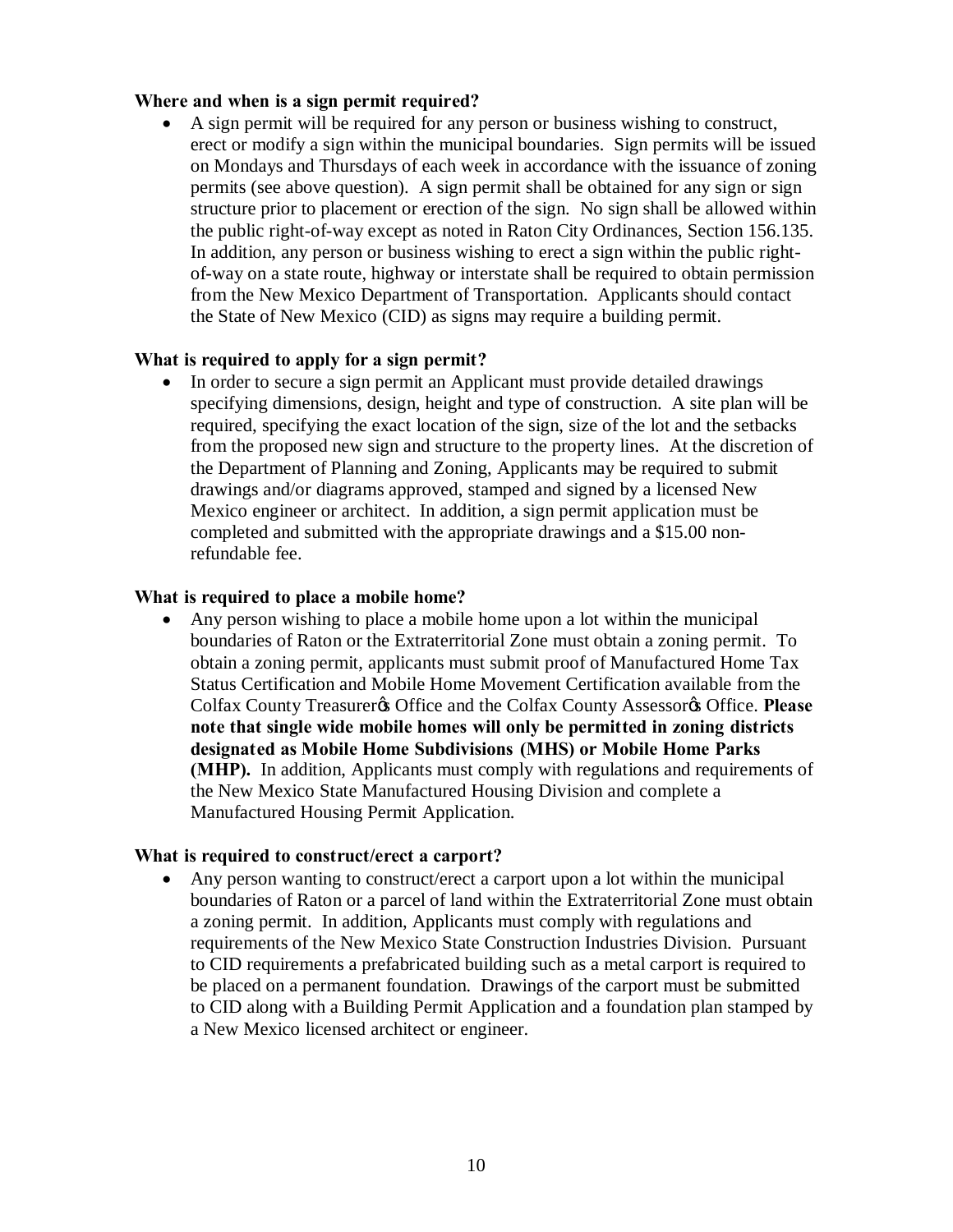### **What other permit and agency reviews are required?**

- · A Floodplain Determination Application must be completed for every zoning permit issued. If the new structure is determined to be constructed within a floodplain a Floodplain Development Permit shall be required (see information below regarding Floodplain Development Permits).
- · All commercial construction within the municipal boundaries requires review and approval by the Raton Fire and Emergency Services for compliance with applicable City and State Fire Codes. All questions and concerns should be addressed to the Raton Fire Chief.

### **What if I am located in a flood zone?**

· Every zoning permit that is issued will be reviewed for floodplain determination and a Floodplain Determination Application will be issued. If the property is within a flood zone the Applicant will be notified. The City of Raton $\alpha$  Certified Floodplain Manager will require Applicant to complete a Floodplain Development Permit and shall determine if an Elevation Certification will be required based upon building location, flood zone and other considerations. Elevation Certificate Applications can be obtained from the Department of Planning and Zoning.

### **What is the difference between a land division and a subdivision?**

Please refer to the Raton City Ordinance for description of land divisions and subdivision. Generally, a land division is defined as a division of one tract of land into no more than two (2) parts, in a single calendar year. Subdivisions are defined as the creation of three (3) or more parts. However, Applicants shall review the City of Raton Subdivision Ordinances to be sure they comply with any and all other requirements for both land divisions and subdivisions.

### **What is required for the approval of a subdivision?**

· A copy of the City of Raton Subdivision Ordinances can be obtained online at www.amlegal.com or from the Department of Planning and Zoning. Applicants should review ordinances and direct all questions to the City of Raton Planning Director.

### **What is required to divide a parcel of land?**

• An Applicant will be required to schedule a preliminary meeting with the City of Raton Planning Director for initial review of land division request. No lot or parcel of land shall be divided in such a manner that either of the newly created lots does not meet minimum lot area requirements and all other zoning requirements. In addition, every lot or parcel of land created must abut a publicly dedicated road by at least  $60\phi 0$ ö. An Applicant must submit a sketch plan to the Planning Department for initial review. The City of Raton Subdivision Ordinances list any and all requirements for a land division.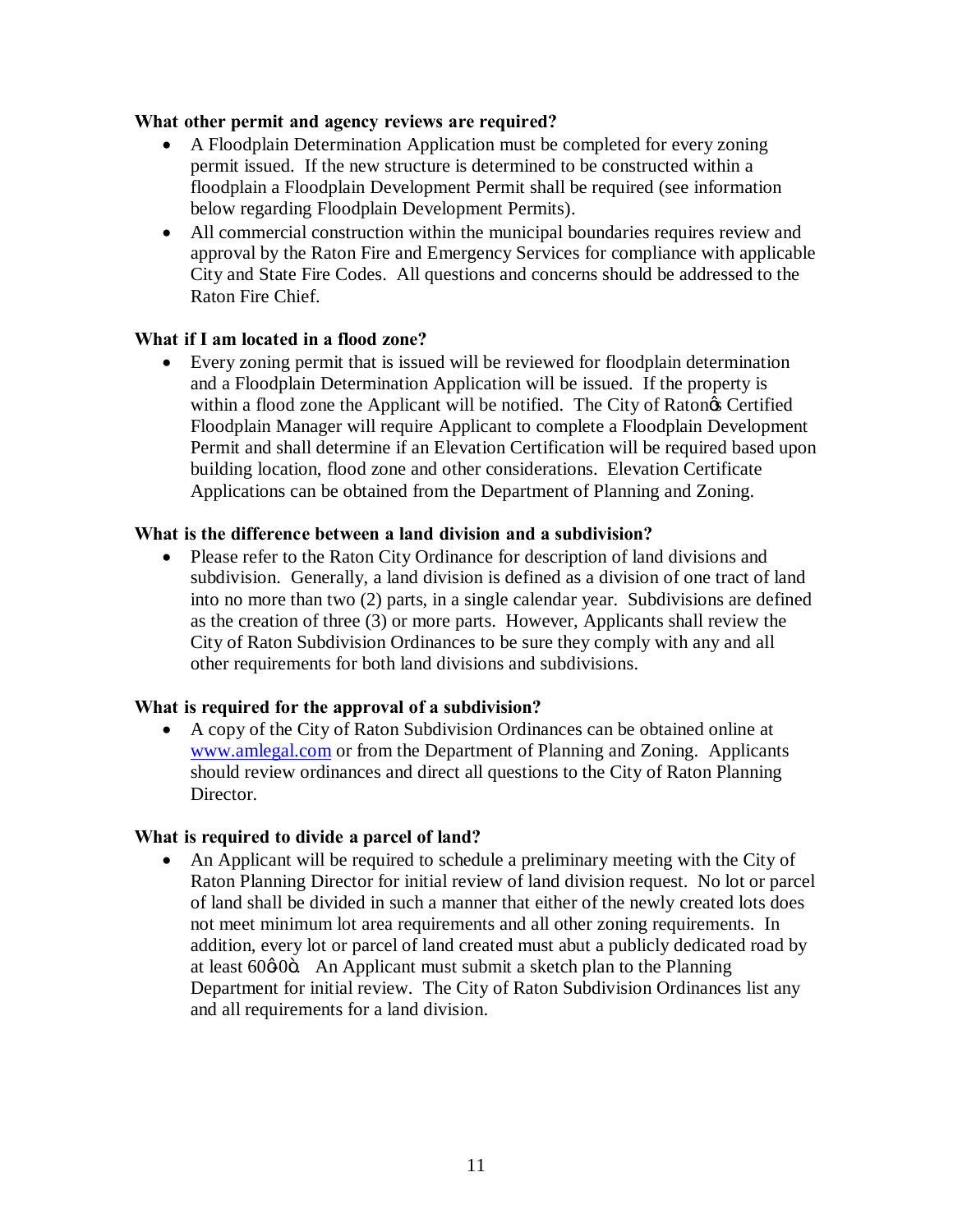### **What is required for a boundary line/lot line adjustment?**

An Applicant requesting a boundary line adjustment is strongly advised to schedule a preliminary meeting with the City of Raton Planning Director to review boundary line adjustment request. Applicants should review the City of Raton Subdivision Ordinances to verify all requirements for a lot line adjustment.

### **What codes are applicable to the City of Raton?**

- The New Mexico Building Code as adopted by the Construction Industries Division of the State of New Mexico with an effective date of July 1, 2004.
- The 2003 International Building Code as adopted by the Construction Industries Division of the State of New Mexico, including Appendix Chapters B, C, E, H, I, and J, with an effective date of July 1, 2004;
- The 2003 International Residential Code as adopted by the Construction Industries Division of the State of New Mexico, including Appendix Chapters H, K with an effective date of July 1, 2004;
- The 2003 New Mexico Earthen Building Materials Code as adopted by the Construction Industries Division of the State of New Mexico with an effective date of July 1, 2004;
- The 2003 New Mexico Existing Building Code as adopted by the Construction Industries Division of the State of New Mexico with an effective date of July 1, 2004;
- The 2003 New Mexico Non-Load Bearing Straw Construction Building Standards as adopted by the Construction Industries Division of the State of New Mexico with an effective date of July 1, 2004;
- The 2003 International Code Council Performance Code for Building and Facilities, including Appendix Chapters: A, B, C, D, and E, as published by the International Code Council;
- The 1997 Uniform Code for the Abatement of Dangerous Buildings as published (previously) by the International Conference of Building Officials;
- The 2003 New Mexico Uniform Mechanical Code as adopted by the Construction Industries Division of the State of New Mexico with an effective date of July 1, 2004;
- The 2003 New Mexico Uniform Plumbing Code as adopted by the Construction Industries Division of the State of New Mexico with an effective date of July 1, 2004;
- The 2003 New Mexico Uniform Swimming Pool, Spa and Hot Tub Code as adopted by the Construction Industries Division of the State of New Mexico with an effective date of July 1, 2004;
- The 2003 New Mexico Solar Energy Code as adopted by the Construction Industries Division of the State of New Mexico with an effective date of July 1, 2004;
- The 2003 New Mexico Energy Conservation Code as adopted by the Construction Industries Division of the State of New Mexico with an effective date of July 1, 2004;
- The 2002 New Mexico Electrical Code as adopted by the Construction Industries Division of the State of New Mexico with an effective date of July 1, 2004;